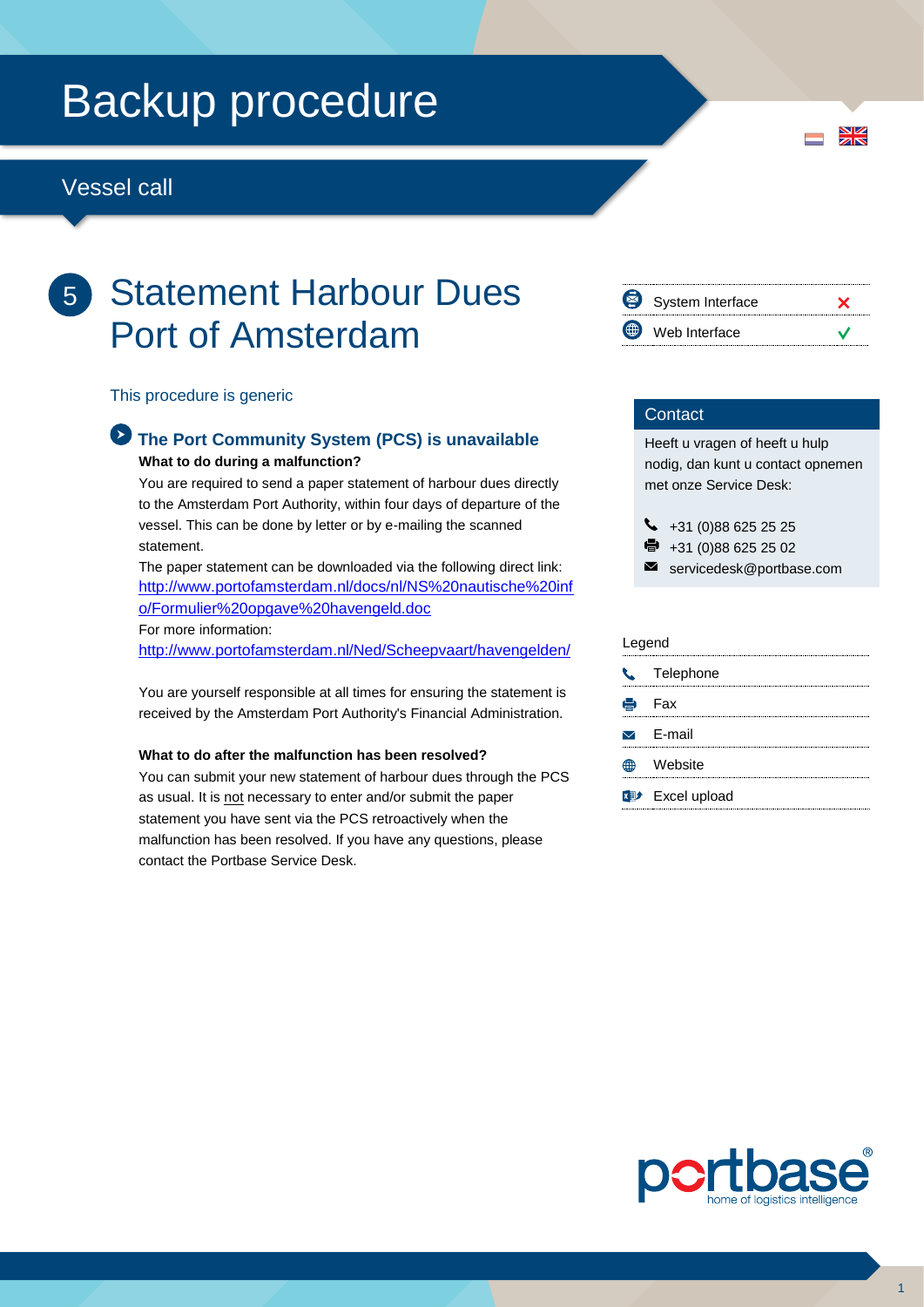# Backup procedure

## Vessel call

### **The harbour dues system (Ophelia) is unavailable**

#### **What to do during a malfunction?**

You are required to send a paper statement of harbour dues directly to the Amsterdam Port Authority, within four days of departure of the vessel. This can be done by letter or by e-mailing the scanned statement.

The paper statement can be downloaded via the following direct link: [http://www.portofamsterdam.nl/docs/nl/NS%20nautische%20inf](http://www.portofamsterdam.nl/docs/nl/NS%20nautische%20info/Formulier%20opgave%20havengeld.doc) [o/Formulier%20opgave%20havengeld.doc](http://www.portofamsterdam.nl/docs/nl/NS%20nautische%20info/Formulier%20opgave%20havengeld.doc) For more information:

<http://www.portofamsterdam.nl/Ned/Scheepvaart/havengelden/>

You are yourself responsible at all times for ensuring the statement is received by the Amsterdam Port Authority's Financial Administration.

#### **What to do after the malfunction has been resolved?**

You can submit your new statement of harbour dues through the PCS as usual. It is not necessary to enter and/or submit the paper statement you have sent via the PCS retroactively when the malfunction has been resolved. If you have any questions, please contact the Portbase Service Desk.

⊠ System Interface  $\boldsymbol{\mathsf{x}}$ Web Interface  $\checkmark$ 

 $\frac{N}{N}$ 

#### **Contact**

Heeft u vragen of heeft u hulp nodig, dan kunt u contact opnemen met onze Service Desk:

 $\begin{array}{r} \big\{\end{array}$  +31 (0)88 625 25 25 骨 +31 (0)88 625 25 02

servicedesk@portbase.com

| Legend        |                         |  |
|---------------|-------------------------|--|
| $\mathcal{L}$ | Telephone               |  |
|               | <b>侵</b> Fax            |  |
|               | $\triangleright$ E-mail |  |
|               | Website                 |  |
|               | <b>Excel upload</b>     |  |
|               |                         |  |